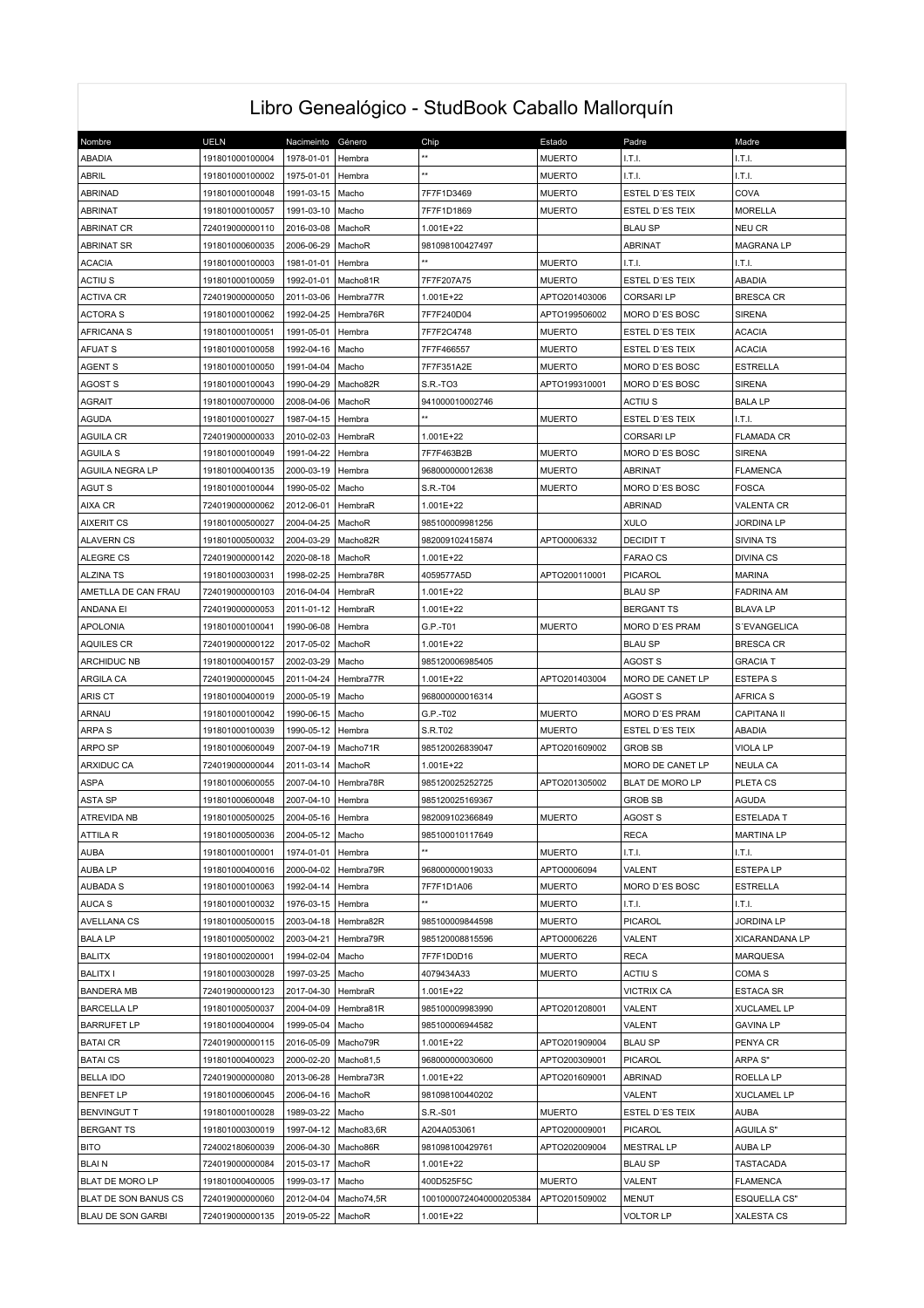| <b>BLAU SP</b>       | 191801000700015 | 2008-04-08 | Macho79R    | 968000003391179 | APTO201206001 | <b>AGOST S</b>     | <b>ESPIRA TS</b>     |
|----------------------|-----------------|------------|-------------|-----------------|---------------|--------------------|----------------------|
| <b>BLAVA LP</b>      | 724002180600014 | 2005-04-11 | Hembra79,8R | 724098100786787 | APTO200806001 | VALENT             | <b>XUCLAMEL LP"</b>  |
|                      |                 |            |             |                 |               |                    |                      |
| <b>BLAVET SP</b>     | 724002180700016 | 2008-03-31 | MachoR      | 968000003394708 |               | AGOST S            | ESTACA SR            |
| <b>BOIRA</b>         | 191801000400001 | 1999-05-12 | Hembra74    | 400B4A3918      | APTO06100     | <b>MENUT</b>       | COVA                 |
| <b>BOLET SP</b>      | 191801000700017 | 2008-04-14 | MachoR      | 968000003388369 |               | AGOST S            | PLETA CS             |
| BOTO R               | 191801000400159 | 2002-03-08 | MachoR      | 977200001222358 |               | CONCO              | <b>MARQUESA</b>      |
| <b>BRANCA CS</b>     | 191801000400010 | 1999-04-24 | Hembra      | 400D274645      | <b>MUERTO</b> | <b>MENUT</b>       | <b>AGUDA</b>         |
| <b>BRAUCS</b>        | 191801000400132 | 2001-02-27 | MachoR      | 968000000035074 |               | <b>MENUT</b>       | <b>AGUILA S</b>      |
| BRAU DE SES ROSES    | 724019000000025 | 2009-04-15 | Macho81R    | 981098102209971 | APTO201710001 | <b>ESPRIT CR</b>   | LLUCA LP             |
| <b>BRESCA CR</b>     | 191801000600031 | 2006-03-01 | Hembra78R   | 981098100343629 | APTO200910001 | <b>CORSARI LP</b>  | TRAMUNTANA LP        |
| <b>BRICS</b>         | 191801000600013 | 2005-02-05 | MachoR      | 724098100783680 |               | <b>ROMANILP</b>    | AFRICANA S           |
| <b>BRIBON SP</b>     | 191801000700018 | 2008-03-22 | Macho       | 968000003389692 |               | AGOST S            | <b>ENCRUYA S</b>     |
|                      |                 |            |             |                 |               |                    |                      |
| <b>BRONDO</b>        | 191801000500042 | 2004-06-29 | Macho       | 985100006053351 | <b>MUERTO</b> | <b>XULO</b>        | COVA                 |
| <b>BROT CS</b>       | 191801000400141 | 2002-04-22 | Macho       | 977200001134263 |               | PICAROL            | <b>AFRICANA S</b>    |
| <b>BRUIXA CR</b>     | 191801000400156 | 2002-02-26 | Hembra      | 985120008819392 | <b>MUERTO</b> | ABRINAT            | <b>SULTANA LP</b>    |
| <b>BRUIXOT CS</b>    | 191801000400140 | 2002-02-23 | Macho84R    | 977200001140371 | APTO200510001 | PICAROL            | <b>ENCRUYA S</b>     |
| <b>BRUNALP</b>       | 191801000400127 | 2001-04-03 | Hembra78R   | 985120005781229 | APTO006090    | VALENT             | <b>ESTEPALP</b>      |
| BRUSCA DE SON GARBI  | 191801000600058 | 2008-04-28 | Hembra78R   | 981098100656998 | APTO201609001 | RECA               | XALESTA CS           |
| <b>BUROT SP</b>      | 191801000700019 | 2008-04-03 | MachoR      | 968000003389173 |               | AGOST S            | <b>AGUDA</b>         |
| <b>BUSCALL R</b>     | 191801000500018 | 2003-05-18 | MachoR      | 985100009828140 |               | <b>RECA</b>        | <b>MARTINA LP</b>    |
| CABANA               | 191801000200015 | 1995-04-18 | Hembra      | 1F517C751F      | <b>MUERTO</b> | <b>RECA</b>        | <b>ESPERADA</b>      |
|                      |                 |            |             |                 |               |                    |                      |
| <b>CABRERA CS</b>    | 191801000400008 | 1999-01-14 | Hembra79R   | 400D4C5350      | APTO200210001 | <b>ABRINAT</b>     | <b>ENCRUYA S</b>     |
| CALABRUIX            | 191801000100037 | 1990-06-25 | Macho       | I.T.- T01       | <b>MUERTO</b> | ESTEL D'ES TEIX    | <b>AUBA</b>          |
| CALÇADA CS           | 191801000400161 | 2000-02-24 | HembraR     | 968000000029106 |               | PICAROL            | <b>MARINA</b>        |
| <b>CALÇAT CS</b>     | 191801000400160 | 2000-04-15 | MachoR      | 968000000016768 |               | MENUT              | <b>AGUDA</b>         |
| <b>CALIFA SP</b>     | 724019000000009 | 2009-03-27 | MachoR      | 968000003390196 |               | <b>FADRIT</b>      | <b>TALAIA SR</b>     |
| <b>CALIMA SP</b>     | 724019000000010 | 2009-04-24 | HembraR     | 968000003392521 |               | AGOST S            | VIOLA LP             |
| <b>CALITJA R</b>     | 191801000400002 | 1999-03-06 | Hembra78R   | 400E451B3F      | APTO20021002  | <b>RECA</b>        | <b>MARTINA LP</b>    |
| CALIU                | 191801000300030 | 1998-03-12 | Macho       | 405A4B454F      | <b>MUERTO</b> | <b>RECA</b>        | <b>MARTINA LP</b>    |
|                      |                 |            |             |                 |               |                    |                      |
| <b>CALMA SP</b>      | 191801000700034 | 2009-03-20 | HembraR     | 968000003389253 |               | AGOST S            | <b>ESPIRA TS</b>     |
| <b>CANTANT SP</b>    | 191801000700035 | 2009-03-14 | MachoR      | 968000003395114 |               | <b>FADRIT</b>      | PLETA CS             |
| CANYAMEL CS          | 191801000700020 | 2008-01-01 | Hembra      | 941000011117201 | <b>MUERTO</b> | <b>ICARO GP</b>    | <b>FONAS</b>         |
| CAP DE FIBLO SB      | 191801000300022 | 1997-05-05 | Macho       | 41014D5768      | <b>MUERTO</b> | AGOST S            | <b>AFRICA S</b>      |
| <b>CAPITANA II</b>   | 191801000100013 | 1976-01-01 | Hembra      |                 | <b>MUERTO</b> | LT.I.              | I.T.I.               |
| <b>CAPOLL LP</b>     | 191801000400152 | 2002-04-20 | Macho       | 977200001130997 | MUERTO        | RECA               | <b>FLAMENCA</b>      |
| <b>CARBO SS</b>      | 724019000000072 | 2013-03-15 | MachoR      | 1.001E+22       |               | <b>MENUT</b>       | PASTORA R            |
| CARBONERA            | 191801000300006 | 1996-04-01 | Hembra82R   | 1.001E+22       | APTO199910001 | LLAGOST            | <b>DIANA</b>         |
| <b>CARDINA SP</b>    | 191801000700036 | 2009-03-27 | Hembra75R   | 968000003393704 | APTO201305003 | <b>FADRIT</b>      | <b>ENCRUYA S</b>     |
| <b>CARTOIXA CA</b>   | 724019000000077 | 2013-04-07 | Hembra      | 1.001E+22       |               | MORO DE CANET LP   | LLANDERA CA          |
| <b>CASCAVELL CS</b>  | 191801000400007 | 1999-02-26 | Macho84R    | 00F467D7C       | APTO200210003 | <b>PICAROL</b>     | <b>MARINA</b>        |
|                      |                 |            |             |                 |               |                    |                      |
| CASCAVELL II CS      | 191801000600007 | 2005-03-18 | Macho       | 724098100784311 |               | CASCAVELL CS       | <b>CABRERA CS</b>    |
| <b>CASTANYA CS</b>   | 191801000700021 | 2008-05-09 | HembraR     | 941000010005320 |               | <b>ROMANILP</b>    | <b>MORA DES BOSC</b> |
| CASTANYA DE CAN FRAU | 724019000000091 | 2013-04-04 | HembraR     | 1.001E+22       |               | <b>ABRINAD</b>     | SINGLA CS            |
| CATALINA             | 191801000100030 | 1987-01-01 | Hembra      | 941000010005232 | <b>MUERTO</b> | MORO D'ES PRAM     | <b>CAPITANA II</b>   |
| CATALINA IDO         | 191801000700028 | 2009-03-24 | Hembra78R   | 941000011451461 | APTO201409016 | <b>LLAGOST</b>     | ROELLA LP            |
| CAVULL CS            | 191801000600030 | 2006-03-04 | MachoR      | 985120028300802 |               | PICAROL            | <b>CABRERA CS</b>    |
| <b>CEGALL LP</b>     | 191801000600001 | 2005-05-11 | Macho       | 724098100786794 |               | VALENT             | <b>ESTEPALP</b>      |
| CELESTINO            | 191801000100060 | 1992-04-04 | Macho       | 7F7F2E5D3C      | <b>MUERTO</b> | ESTEL D'ES TEIX    | S'EVANGELICA         |
|                      |                 |            |             |                 |               |                    |                      |
| <b>CIRERA LP</b>     | 191801000500039 | 2004-04-15 | Hembra79R   | 985120011425930 | <b>MUERTO</b> | VALENT             | <b>FLAMENCA</b>      |
| <b>CIVADA CS</b>     | 191801000400015 | 2000-03-29 | Hembra      | 968000000117552 | <b>MUERTO</b> | VALENT             | <b>JORDINA LP</b>    |
| <b>CIVERA CS</b>     | 724019000000058 | 2011-01-25 | HembraR     | 1.001E+22       |               | MENUT              | CABRERA CS           |
| <b>CIVERA LP</b>     | 724019000000034 | 2010-04-21 | HembraR     | 1.001E+22       |               | <b>ICARO GP</b>    | NEU LP               |
| <b>CLEMENTINA CS</b> | 191801000700001 | 2008-01-27 | Hembra78R   | 941000010001285 | APTO201207007 | ICARO GP           | <b>MANDARINA CS</b>  |
| <b>CLENXA CS</b>     | 191801000600052 | 2007-04-18 | Hembra      | 985120024070796 | <b>MUERTO</b> | ACTIU <sub>S</sub> | <b>TASTACADA</b>     |
| <b>CLENXAT CR</b>    | 724019000000113 | 2016-03-21 | Macho77R    | 1.001E+22       | APTO201909003 | <b>BLAU SP</b>     | <b>VALENTA CR</b>    |
| <b>COLIBRI SP</b>    | 191801000700037 | 2009-04-19 | MachoR      | 985120006771998 |               | <b>LLAGOST</b>     | <b>XENIA CS</b>      |
| COMA <sub>S</sub>    | 191801000100066 | 1993-04-09 | Hembra      | 7F7F2F630C      | <b>MUERTO</b> | MORO D'ES BOSC     | <b>ESTRELLA</b>      |
|                      |                 |            |             |                 |               |                    |                      |
| COMTE CR             | 724019000000048 | 2011-03-01 | Macho83R    | 1.001E+22       | APTO201805001 | <b>CORSARILP</b>   | <b>FLAMADA CR</b>    |
| CONCO                | 191801000100069 | 1993-03-16 | Macho       | 7F7F2F532D      | <b>MUERTO</b> | MORO DE CAMPOS     | COVA                 |
| COQUETONA            | 191801000600033 | 2006-03-16 | HembraR     | 985120027060745 |               | BLAT DE MORO LP    | <b>ENCRUYA S</b>     |
| CORSARI I CR         | 724019000000112 | 2016-05-12 | Macho80R    | 1.001E+22       | APTO202002001 | <b>BLAU SP</b>     | <b>VENTISCA NB</b>   |
| <b>CORSARILP</b>     | 191801000400018 | 2000-04-24 | Macho       | 968000000009619 | <b>MUERTO</b> | VALENT             | <b>GAVINA LP</b>     |
| COSSAC SP            | 191801000700038 | 2009-03-17 | MachoR      | 968000003388486 |               | <b>FADRIT</b>      | <b>ESTACA SR</b>     |
| <b>COSSIER CS</b>    | 191801000400024 | 2000-01-16 | Macho84     | 968000000012819 | APTO0006067   | PICAROL            | SIVINA TS            |
| COVA                 | 191801000100036 | 1981-02-02 | Hembra      |                 | <b>MUERTO</b> | LT.I.              | LT.L                 |
|                      |                 |            |             |                 |               |                    |                      |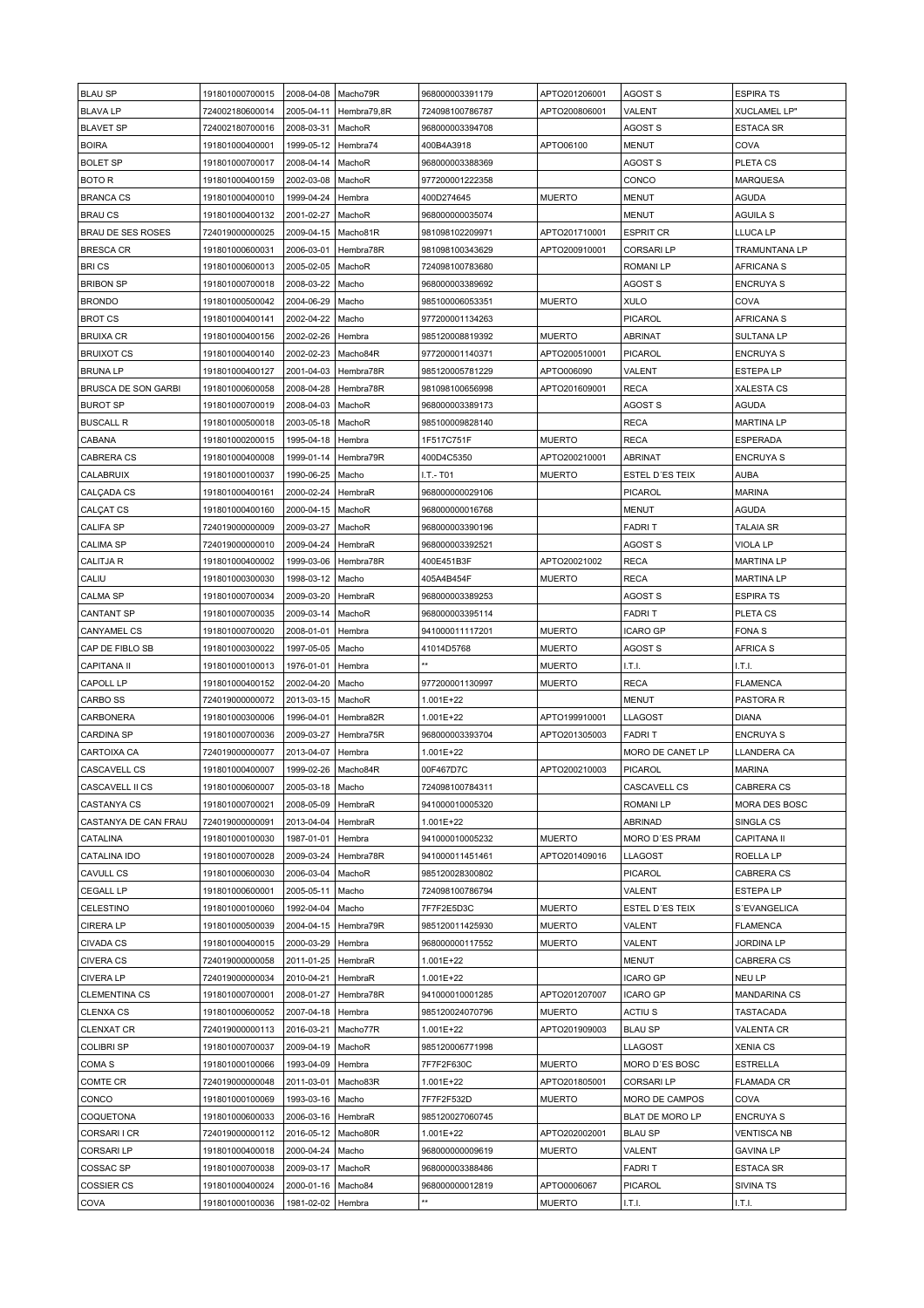| COVA CR               | 724019000000052 | 2011-02-04 | Hembra      | 1.001E+22               | <b>MUERTO</b>  | <b>CORSARILP</b>    | DAMA CR              |
|-----------------------|-----------------|------------|-------------|-------------------------|----------------|---------------------|----------------------|
| CRISIS DES PAS        | 724019000000008 | 2010-04-10 | Hembra      | 1.001E+22               | <b>MUERTO</b>  | AGOST S             | <b>MORA SB</b>       |
| <b>CUCUI LP</b>       | 191801000600015 | 2005-05-01 | Macho81R    | 724098100786736         | APTO200806002  | VALENT              | <b>GIRGOLA LP</b>    |
| <b>CURIOSA</b>        | 191801000700039 | 2009-03-20 | Hembra76R   | 968000003389223         | APTO201409017  | LLAGOST             | <b>ATREVIDA NB</b>   |
| <b>CURIOSA CR</b>     | 724019000000047 | 2011-03-02 | Hembra77R   | 1.001E+22               | APTO201403007  | CORSARI LP          | <b>TRAMUNTANA LP</b> |
| <b>DALIA LP</b>       | 191801000600042 | 2006-02-27 | Hembra80R   | 981098100425782         | APTO201509001  | <b>ACTIUS</b>       | <b>RAIXA LP</b>      |
|                       |                 |            |             |                         |                |                     |                      |
| DALLA                 | 191801000100067 | 1993-04-21 | Hembra79R   | 7F7F491413              | APTO0006224    | LLAGOST             | S'EVANGELICA         |
| DAMA CR               | 191801000600019 | 2005-05-01 | Hembra79R   | 985120022263722         | APTO200806003  | CORSARI LP          | <b>TRAMUNTANA LP</b> |
| DATIL                 | 724019000000100 | 2016-04-10 | MachoR      | 1.001E+22               |                | PETITO DE SON GARBI | XIMA DE SON LLUC     |
| DAU AM                | 191801000400125 | 2001-04-11 | Macho84R    | 977200000721647         | APTO0006089    | <b>DECIDIT T</b>    | CABANA               |
| <b>DECIDIT T</b>      | 191801000100052 | 1991-04-06 | Macho       | 7F7F465438              | <b>MUERTO</b>  | ESTEL D'ES TEIX     | <b>AUBA</b>          |
| <b>DESITJADA IDO</b>  | 191801000700024 | 2008-03-03 | Hembra      | 981098100959650         |                | AGOST S             | ROELLA LP            |
| <b>DESITJAT T</b>     | 191801000100053 | 1991-02-14 | Macho       | 7F7F463314              | <b>MUERTO</b>  | <b>XULO</b>         | <b>AGUDA</b>         |
| <b>DIAMANTE</b>       | 191801000600034 | 2006-04-27 | MachoR      | 985120028375438         |                | BLAT DE MORO LP     | PLETA CS             |
| <b>DIANA</b>          | 191801000100024 | 1989-04-25 | Hembra79R   | 1.001E+22               | APTO199210001  | MORO D'ES PRAM      | <b>CAPITANA II</b>   |
| <b>DILIGENT S</b>     | 191801000200005 | 1994-02-22 | Macho       | 1F23707757              | <b>MUERTO</b>  | AGOST S             | <b>AFRICA S</b>      |
| <b>DISPOST S</b>      | 191801000200006 | 1994-04-07 | Macho       | 1F25350106              | <b>MUERTO</b>  | MORO D'ES PRAM      | ABADIA               |
| <b>DIVINA CS</b>      | 191801000500033 | 2004-05-23 | Hembra79R   | 982009102697277         | APTO0006334    | XULO                | <b>MARINA</b>        |
| DOBLO <sub>S</sub>    | 191801000200007 | 1994-02-16 | MachoR      | 1F263E5E1F              |                | MORO D'ES PRAM      | <b>ARPA S</b>        |
| DOLÇA CR              | 191801000400162 | 2002-02-08 | Hembra      | 985100006055104         | <b>MUERTO</b>  | <b>ABRINAT</b>      | TRAMUNTANA LP        |
| DONZELLA              | 191801000700025 | 2008-04-13 | Hembra77,5R | 968000003389680         | APTO20140914   | <b>AGOST S</b>      | <b>BRUNA LP"</b>     |
| <b>DRAC PRAM</b>      | 191801000300001 | 1996-02-19 | Macho       | 20062F5952              | <b>MUERTO</b>  | LLAGOST             | <b>MURTA</b>         |
| DRAG DES PAS          | 191801000500016 | 2003-04-21 | Macho       | 985100009852911         | <b>MUERTO</b>  | <b>CORSARI LP</b>   | <b>MORA SB</b>       |
|                       |                 |            |             |                         |                | PICAROL             |                      |
| <b>DRAP CS</b>        | 191801000400133 | 2001-03-14 | Macho       | 968000000024729         | <b>MUERTO</b>  |                     | <b>SIVINA TS</b>     |
| <b>DUC</b>            | 724019000000071 | 2009-02-20 | Macho79R    | 941000011876483         | APTO20140913   | ICARO GP            | <b>VIRAUBA LP</b>    |
| <b>DUNA CR</b>        | 191801000600059 | 2007-03-01 | Hembra79R   | 981098100976859         | APTO201210007  | CORSARI LP          | TRAMUNTANA LP        |
| EBEN LP               | 191801000500000 | 2007-03-04 | Macho       | 985100005611077         |                | VALENT              | <b>XUCLAMEL LP</b>   |
| <b>EMBAT LP</b>       | 191801000600043 | 2006-03-07 | Macho       | 981098100432125         | <b>MUERTO</b>  | ACTIU <sub>S</sub>  | <b>FRAULA R</b>      |
| <b>ENCLETXA MB</b>    | 724019000000090 | 2015-06-29 | Hembra83R   | 1.001E+22               | APTO 201809003 | <b>VICTRIX CA</b>   | DONZELLA             |
| <b>ENCLOVA SR</b>     | 191801000400138 | 2002-04-11 | Hembra      | 977200001147283         | <b>MUERTO</b>  | ABRINAT             | <b>MAGRANA LP</b>    |
| <b>ENCRUYA S</b>      | 191801000200013 | 1995-03-02 | Hembra79R   | 7F7F50244D              | APTO199811006  | AGOST S             | <b>AFRICA S</b>      |
| <b>ERMAS CS</b>       | 191801000600009 | 2005-04-03 | Macho81R    | 724098100784140         | APTO201208004  | CASCAVELL CS        | <b>GALERA CS</b>     |
| <b>ESCLAFIT CS</b>    | 191801000100038 | 1990-05-01 | Macho       | 41011C6C5D              | <b>MUERTO</b>  | ESTEL D'ES TEIX     | <b>ACACIA</b>        |
| <b>ESCLAUS</b>        | 191801000200012 | 1995-01-29 | Macho       | 7F7F7E1569              | <b>MUERTO</b>  | <b>DECIDIT T</b>    | ARPA S               |
| <b>ESPASA CR</b>      | 191801000700026 | 2008-06-02 | Hembra76R   | 968000003390651         | APTO201207004  | <b>CORSARILP</b>    | <b>FLAMADA CR</b>    |
| <b>ESPELTA CS</b>     | 724019000000039 | 2009-02-04 | Hembra75,5R | 941000011876465         | APTO201210006  | CASCAVELL CS        | CIVADA CS"           |
| <b>ESPERADA</b>       | 191801000100046 | 1990-04-06 | Hembra      | A.B.-T02                | <b>MUERTO</b>  | MORO DE CAMPOS      | <b>SERCADA</b>       |
| ESPERANZA CR          | 724019000000070 | 2012-04-25 | HembraR     | 1.001E+22               |                | <b>ABRINAD</b>      | <b>DUNA CR</b>       |
| <b>ESPIGA</b>         | 724019000000139 | 2019-05-25 | HembraR     | 1.001E+22               |                | BRAU DE SES ROSES   | <b>BARCELLA LP</b>   |
| <b>ESPIGO CS</b>      | 191801000600063 | 2006-02-10 | Macho       | 985120026823193         | <b>MUERTO</b>  | PINYOL CS           | <b>MANDARINA CS</b>  |
| <b>ESPIRA TS</b>      | 191801000300032 | 1998-04-04 | Hembra      | 400D636960              | <b>MUERTO</b>  | <b>DECIDIT T</b>    | <b>AFRICANAS</b>     |
| <b>ESPRIT CR</b>      | 191801000500013 |            |             |                         |                |                     |                      |
|                       |                 | 2003-03-17 | Macho77R    | 985100010075993         | APTO0006330    | <b>AGOST S</b>      | <b>SULTANA LP</b>    |
| <b>ESQUELLA CS</b>    | 191801000500043 | 2004-01-06 | Hembra79R   | 982009102656637         | APTO0006335    | CASCAVELL CS        | ARPA S               |
| <b>ESTACA SR</b>      | 191801000500034 | 2004-05-04 | Hembra77R   | 982009102674172         | APTO0027491    | <b>ABRINAT</b>      | <b>MAGRANA LP</b>    |
| <b>ESTEL CR</b>       | 724019000000094 | 2015-04-04 | MachoR      | 1.001E+22               |                | <b>BLAU SP</b>      | <b>CURIOSA CR</b>    |
| ESTEL IDO             | 724019000000040 | 2010-04-20 | MachoR      | 1.001E+22               |                | FADRI T             | ROELLA LP            |
| <b>ESTEL BLANC</b>    | 191801000100045 | 1990-03-04 | Macho       | A.B.-T01                | <b>MUERTO</b>  | MORO DE CAMPOS      | <b>MARINA</b>        |
| ESTEL D'ES TEIX       | 191801000100005 | 1968-01-01 | Macho       | $\star\star$            | <b>MUERTO</b>  | I.T.I.              | LT.L                 |
| ESTELA NB             | 191801000500004 | 2003-04-09 | Hembra81R   | 985100009830280         | APTO0006340    | <b>AGOST S</b>      | <b>ESTELADA T</b>    |
| ESTELADA T            | 191801000200008 | 1994-01-08 | Hembra81    | 1F1D0C1A1E              | APTO199706001  | MORO D'ES PRAM      | AGUDA                |
| <b>ESTELAT RD</b>     | 724019000000127 | 2018-04-21 | MachoR      | 1.001E+22               |                | <b>GUAJE CS</b>     | <b>CURIOSA SP</b>    |
| <b>ESTELLA CS</b>     | 191801000600008 | 2005-03-23 | Hembra79R   | 724098100784881         | APTO200806004  | CASCAVELL CS        | <b>CIVADA</b>        |
| ESTEPA DE SON GARBI   | 724019000000136 | 2019-06-27 | HembraR     | 1.001E+22               |                | VOLTOR LP           | BRUSCA DE SON GARBI  |
| <b>ESTEPA LP</b>      | 191801000200004 | 1994-04-28 | Hembra81R   | 7F7F5E0B0B              | <b>MUERTO</b>  | RECA                | <b>FLAMENCA</b>      |
| <b>ESTEPA S</b>       | 191801000200014 | 1995-02-26 | Hembra79,8R | 7F7D013020              | <b>MUERTO</b>  | <b>AGOST S</b>      | AFRICANA S"          |
| <b>ESTIMAT T</b>      | 191801000200011 | 1995-03-09 | Macho       | 1F502C6F76              | <b>MUERTO</b>  | <b>DECIDIT T</b>    | AGUDA                |
| <b>ESTORNELL CS</b>   | 191801000400147 | 2002-04-29 | MachoR      | 977200001138083         |                | PICAROL             | <b>JORDINA LP</b>    |
| <b>ESTRELLA</b>       | 191801000100017 | 1980-01-01 | Hembra      | $\star\star$            | <b>MUERTO</b>  | I.T.I.              | I.T.I.               |
| ESTRELLA DE SON GARBI | 724019000000101 | 2016-04-19 | Hembra82R   | 1.001E+22               | APTO201909012  | TRO TS              | RUBINA DE SON LLUC   |
| <b>FADRIT</b>         | 191801000300008 | 1996-02-14 | Macho81,5R  | 10010000724040000205394 | APTO0006085    | ACTIU S             | AGUDA"               |
| <b>FADRINA AM</b>     | 191801000700002 | 2008-03-22 | Hembra79,8R | 941000011117280         | APTO201109001  | FADRI T             | CABANA"              |
| <b>FALAGUER TS</b>    | 191801000300003 |            |             | 1F2D5C0850              | <b>MUERTO</b>  | PICAROL             | <b>AGUILA S</b>      |
|                       |                 | 1996-04-05 | Macho       |                         |                |                     |                      |
| FALCO CR              | 724019000000065 | 2012-03-15 | MachoR      | 1.001E+22               |                | <b>ABRINAD</b>      | <b>BRESCA CR</b>     |
| <b>FALCO MARI SB</b>  | 191801000300005 | 1996-04-22 | Macho       | 2034120119              | <b>MUERTO</b>  | <b>AGOST S</b>      | AFRICA S             |
| <b>FALCOS</b>         | 191801000300010 | 1996-01-08 | Macho       | 2033126338              |                | <b>DECIDIT T</b>    | ARPA S               |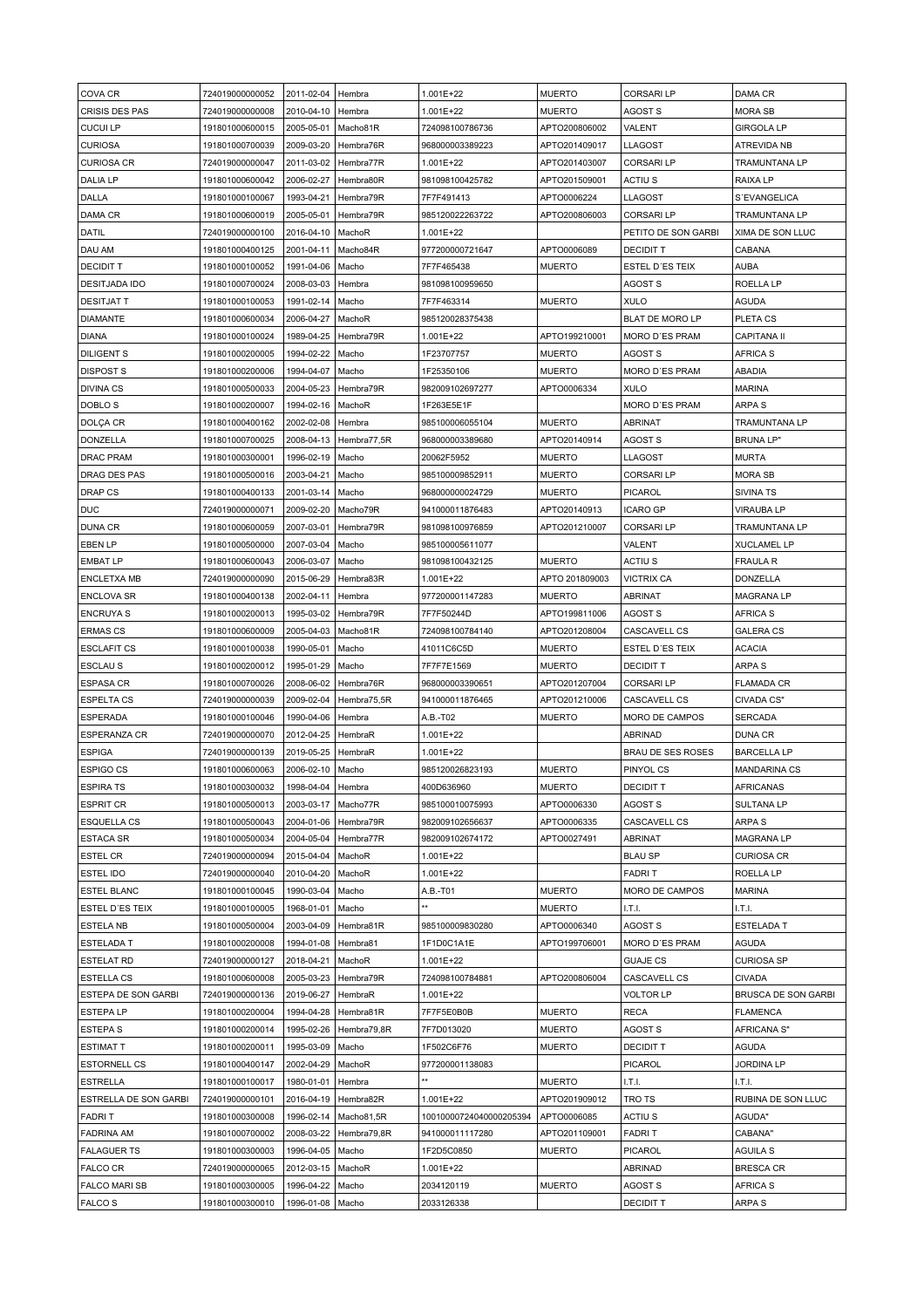| <b>FARAO CS</b>           | 724019000000035 | 2010-04-15   Macho78R |             | 1.001E+22        | APTO201403003  | <b>ICARO GP</b>  | <b>MITJA LLUNA CS</b> |
|---------------------------|-----------------|-----------------------|-------------|------------------|----------------|------------------|-----------------------|
| FIBLO CR                  | 724019000000067 | 2012-03-18            | MachoR      | 1.001E+22        |                | ABRINAD          | <b>FLAMADA CR</b>     |
| <b>FIBLO S</b>            | 191801000300009 | 1996-02-11            | Macho       | 2011325944       | MUERTO         | ACTIU S          | AUBADA S              |
|                           |                 |                       |             |                  |                |                  |                       |
| <b>FIGUERA MB</b>         | 724019000000088 | 2015-03-17            | Hembra83R   | 1.001E+22        | APTO 201809002 | <b>BLAU SP</b>   | <b>FLAMADA CR</b>     |
| <b>FITA CS</b>            | 191801000600012 | 2005-02-03            | Hembra79,6R | 724098100784197  | APTO20080605   | <b>XULO</b>      | <b>ALZINA TS"</b>     |
| <b>FLAMADA CR</b>         | 191801000500021 | 2004-03-01            | Hembra78R   | 982 009102383761 | APTO0030436    | AGOST S          | <b>TRAMUNTANA LP</b>  |
| FLAMENCA                  | 191801000100026 | 1989-03-30            | Hembra80    | L.P.S01          | <b>MUERTO</b>  | ESTEL D'ES TEIX  | <b>MORENA</b>         |
| FLOC LP                   | 191801000700003 | 2008-04-23            | Macho75R    | 981000010005447  | APTO201609003  | ACTIU S          | <b>TALECA LP</b>      |
| FOC CS                    | 191801000500028 | 2004-01-19            | Macho82R    | 982009102194494  | APTO200710001  | <b>ROMANILP</b>  | AFRICANA S            |
| FONA <sub>S</sub>         | 191801000300011 | 1996-04-30            | Hembra      | 2031757248       | <b>MUERTO</b>  | AGOST S          | <b>ABADIA</b>         |
| <b>FORMENTOR CA</b>       | 191801000300007 | 1996-04-07            | Macho       | 202E137728       |                | <b>DECIDIT T</b> | <b>ACTORA S</b>       |
| <b>FOSC CT</b>            | 191801000400158 | 2002-04-17            | Macho84R    | 985100010088561  | APTO20090613-1 | AGOST S          | <b>TERRA</b>          |
| <b>FOSCA</b>              | 191801000100019 | 1977-01-01            | Hembra      |                  | <b>MUERTO</b>  | LT.L             | LT.L                  |
| <b>FOSCA NB</b>           | 191801000500024 | 2004-04-27            | Hembra81    | 982009102371390  | APTO0027493    | AGOST S          | <b>GRACIA T</b>       |
| FRAULA R                  | 191801000400148 | 2002-04-24            | Hembra78R   | 977200001161360  | <b>MUERTO</b>  | VALENT           | <b>MARTINA LP</b>     |
| <b>FURIA BP</b>           | 191801000700004 | 2008-04-03            | HembraR     | 981098102205567  | <b>MUERTO</b>  | VOLTOR LP        | <b>TURCA CS</b>       |
| GALA                      | 191801000300015 | 1996-07-10            | Hembra      | 20357D111D       | <b>MUERTO</b>  | LLAGOST          | S'EVANGELICA          |
|                           |                 |                       |             |                  | <b>MUERTO</b>  | <b>ABRINAT</b>   | <b>AFRICANA S</b>     |
| <b>GALERA CS</b>          | 191801000400021 | 2000-03-30            | Hembra      | 968000000033816  |                |                  |                       |
| <b>GARRIT</b>             | 191801000100031 | 1989-06-16            | Macho83R    | C.P.-S01         | <b>MUERTO</b>  | ESTEL D'ES TEIX  | MORELLA               |
| <b>GAVINA LP</b>          | 191801000100056 | 1991-04-12            | Hembra80R   | 7F7F2B2206       | <b>MUERTO</b>  | MORO D'ES PRAM   | <b>MURTA</b>          |
| <b>GELADA CS</b>          | 191801000600022 | 2005-04-20            | Hembra79R   | 724098100785967  | APTO20080606   | <b>XULO</b>      | <b>SIVINA TS</b>      |
| <b>GILDA</b>              | 191801000100033 | 1982-03-18            | Hembra      | **               | <b>MUERTO</b>  | LT.L             | I.T.I.                |
| <b>GINEBRO TS</b>         | 191801000300016 | 1997-01-02            | Macho       | 1F54712775       |                | AGOST S          | ARPA S                |
| <b>GINJOL CS</b>          | 191801000600029 | 2006-01-12            | Macho       | 985120028127195  |                | <b>XULO</b>      | ALZINA TS             |
| <b>GIRGOLA LP</b>         | 191801000200017 | 1995-02-24            | Hembra82R   | 20040C0A46       | <b>MUERTO</b>  | MORO D'ES PRAM   | <b>SIRENA</b>         |
| <b>GORET CS</b>           | 724019000000037 | 2009-02-05            | Macho77     | 941000011876464  | <b>MUERTO</b>  | CAPOLL LP        | <b>SIVINA TS</b>      |
| <b>GORG CR</b>            | 724019000000079 | 2013-06-01            | Macho       | 1.001E+22        | <b>MUERTO</b>  | <b>ABRINAD</b>   | VALENTA CR            |
| GORG SR                   | 191801000500011 | 2003-04-11            | Macho       | 985100009853517  | <b>MUERTO</b>  | ABRINAT          | MAGRANA LP            |
| <b>GRACIA T</b>           | 191801000300021 | 1997-01-15            | Hembra      | 41010F2902       | <b>MUERTO</b>  | ACTIU S          | <b>AGUDA</b>          |
|                           |                 |                       |             |                  |                |                  |                       |
| <b>GREGAL LP</b>          | 191801000400126 | 2001-03-20            | Macho       | 985120005149243  |                | VALENT           | XICARANDANA LP        |
| <b>GRINYOL LP</b>         | 191801000600037 | 2006-05-08            | Macho       | 981098100424140  |                | VALENT           | GIRGOLA LP            |
| <b>GROP SB</b>            | 191801000300043 | 1998-04-22            | Macho81R    | 22527B407F       | APTO0006086    | AGOST S          | <b>TERRA</b>          |
| <b>GUAJE CS</b>           | 191801000400142 | 2002-03-14            | Macho80R    | 977200001135818  | APTO200510003  | <b>DECIDIT T</b> | <b>AGUDA</b>          |
| <b>GUAPA</b>              | 191801000100014 | 1981-01-01            | Hembra      | **               | <b>MUERTO</b>  | I.T.I.           | LT.L                  |
| <b>GUAPA CBF</b>          | 191801000600003 | 2005-05-01            | Hembra      | 985100009671544  | <b>MUERTO</b>  | CASCAVELL CS     | <b>ENCRUYA S</b>      |
| <b>GUAPO DE SON GARBI</b> | 724019000000023 | 2008-04-28            | Macho       | 981098102209726  | <b>MUERTO</b>  | <b>RECA</b>      | <b>XALESTA CS</b>     |
| HEREU                     | 191801000400145 | 2002-05-02            | Macho       | 977200001052586  | <b>MUERTO</b>  | AGOST S          | COVA                  |
| HEREVA RF                 | 724019000000132 | 2019-04-07            | HembraR     | 1.001E+22        |                | <b>BLAU SP</b>   | ILLA CS               |
| HORTOLA CS                | 191801000700005 | 2008-04-05            | Macho       | 941000010001460  | <b>MUERTO</b>  | ICARO GP         | <b>GALERA CS</b>      |
| <b>HUSSAR CA</b>          | 191801000300044 | 1998-05-28            | Macho       | 400E1F6174       |                | <b>DECIDIT T</b> | <b>ACTORA S</b>       |
| <b>IAPA LP</b>            | 191801000600044 | 2006-03-12   HembraR  |             | 981098100427379  | <b>MUERTO</b>  | <b>ACTIUS</b>    | AGUILA NEGRA LP       |
| <b>ICARO GP</b>           | 191801000400012 | 1999-03-12            | Macho84R    | 977200000716909  | APTO200210004  | LLAGOST          | S'EVANGELICA          |
| IDO                       | 191801000600054 | 2007-02-25            | Macho81R    | 981098100658994  | APTO201009001  | AGOST S          | ROELLA LP             |
|                           |                 |                       |             |                  |                |                  |                       |
| <b>ILLA CR</b>            | 724019000000121 | 2017-04-28            | HembraR     | 1.001E+22        |                | <b>BLAU SP</b>   | DAMA CR               |
| <b>ILLA CS</b>            | 191801000700006 | 2008-03-08            | Hembra92,2R | 941000011117254  | APTO201901001  | ICARO GP         | <b>ESQUELLA CS"</b>   |
| <b>INDIA CA</b>           | 191801000400013 | 1999-03-16            | Hembra      | 400E020E66       |                | ABRINAD          | ESTEPA S              |
| <b>ITACA LP</b>           | 191801000600060 | 2007-02-06            | HembraR     | 941000011007658  |                | <b>ICARO GP</b>  | <b>GIRGOLA LP</b>     |
| AIAL                      | 191801000200009 | 1994-05-27            | HembraR     | 7F7F5B4257       | <b>MUERTO</b>  | LLAGOST          | <b>DIANA</b>          |
| JONC LP                   | 191801000200003 | 1994-04-09            | Macho79     | 7F7F5B3D7C       | <b>MUERTO</b>  | <b>RECA</b>      | <b>MORENA</b>         |
| <b>JORDINA LP</b>         | 191801000300026 | 1997-03-19            | Hembra77R   | 4100660E5D       | <b>MUERTO</b>  | <b>RECA</b>      | XICARANDANA LP        |
| <b>JULIOL CS</b>          | 191801000600051 | 2007-03-13            | Macho       | 985120023528335  |                | CASCAVELL CS     | AFRICANA S            |
| <b>KURO</b>               | 724019000000051 | 2011-06-09            | MachoR      | 1.001E+22        |                | ESPRIT CR        | RUBINA DE SON LLUC    |
| LILA CA                   | 191801000400124 | 2001-03-04            | Hembra79    | 985120006730347  | APTO0006091    | ABRINAD          | <b>ACTORA S</b>       |
| LLAGOST                   | 191801000100015 | 1985-04-23            | Macho       |                  | <b>MUERTO</b>  | I.T.I.           | LT.L                  |
| <b>LLAMP TS</b>           | 191801000300033 | 1998-04-15            | Macho       | 405A21016A       |                | <b>DECIDIT T</b> | AGUILA S              |
| LLAMPUDOL                 | 191801000600027 | 2006-02-25            | MachoR      | 981098100370154  |                | <b>AGOST S</b>   | <b>BRUNALP</b>        |
|                           |                 |                       |             |                  |                |                  |                       |
| LLANDERA CA               | 191801000400123 | 2001-03-15            | Hembra80R   | 985120005775614  | APTO0006092    | <b>ABRINAD</b>   | ESTEPA S              |
| LLATI LP                  | 191801000700007 | 2008-04-16            | MachoR      | 981000011117251  |                | ACTIU S          | <b>GAVINA LP</b>      |
| <b>LLAUT LP</b>           | 191801000700008 | 2008-04-01            | MachoR      | 981000010002499  |                | ACTIU S          | RAIXA LP              |
| LLEBEIG DES BOSC CS       | 191801000500044 | 2004-02-08            | Macho82R    | 982009102005698  | APTO201208003  | <b>XULO</b>      | ALZINA TS             |
| <b>LLENCA LP</b>          | 191801000500003 | 2003-05-12            | Hembra79R   | 985100006049803  | APTO0006020    | VALENT           | <b>GIRGOLA LP</b>     |
| LLENTRISCA CT             | 191801000400122 | 2001-05-03            | Hembra79R   | 985100006330851  | <b>MUERTO</b>  | <b>ABRINAD</b>   | <b>AFRICA S</b>       |
| LLENTRISCLA CS            | 191801000700009 | 2008-01-27            | Hembra78R   | 941000011117293  | APTO201109002  | <b>ROMANILP</b>  | <b>ALZINA TS</b>      |
| LLESCA CS                 | 191801000600006 | 2005-03-12            | Hembra79R   | 724098100786011  | APTO200806007  | PICAROL          | <b>AGUDA</b>          |
| LLEVANT LP                | 191801000200016 | 1995-03-22            | Macho       | 2000640C70       |                | RECA             | <b>MORENA</b>         |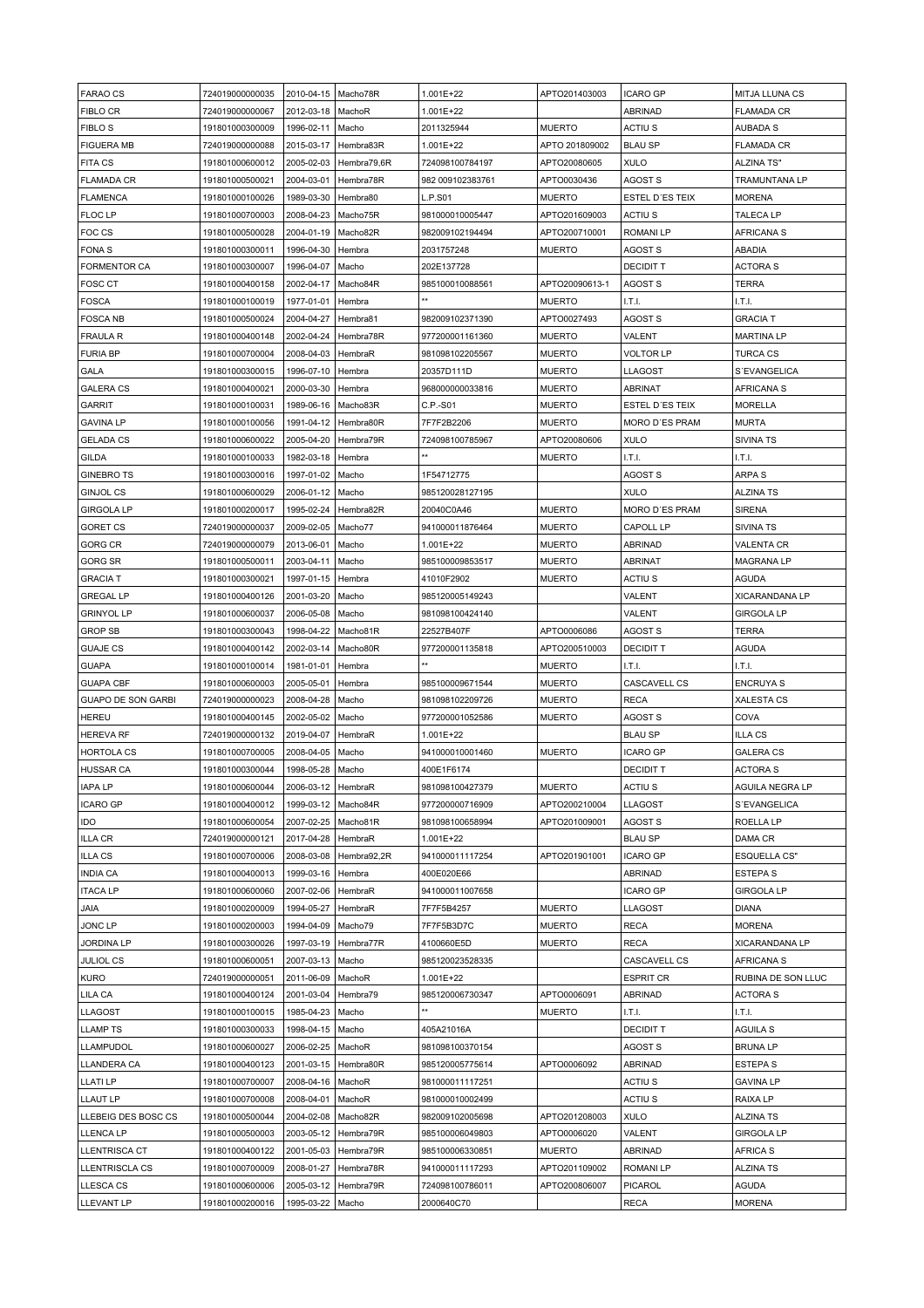| LLUCA LP                | 191801000400006                    | 1999-03-10               | Hembra77                 | 4057385267                                 | <b>MUERTO</b>                 | VALENT                     | <b>ESTEPALP</b>                      |
|-------------------------|------------------------------------|--------------------------|--------------------------|--------------------------------------------|-------------------------------|----------------------------|--------------------------------------|
| LLUM CR                 |                                    |                          | HembraR                  | 1.001E+22                                  |                               | <b>BLAU SP</b>             |                                      |
|                         | 724019000000111                    | 2016-04-23               |                          |                                            | <b>MUERTO</b>                 |                            | DAMA CR                              |
| LLUNA CR                | 724019000000063                    | 2012-03-15               | Hembra80R                | 1.001E+22                                  | APTO201403009                 | <b>ABRINAD</b>             | <b>SULTANALP</b>                     |
| LLUNA LP                | 191801000300035                    | 1998-03-19               | Hembra                   | 22524A5D11                                 | <b>MUERTO</b>                 | VALENT                     | <b>MORENA</b>                        |
| LLUNA T                 | 191801000300020                    | 1997-04-03               | Hembra                   | 1F542D4C14                                 | <b>MUERTO</b>                 | AGOST S                    | COVA                                 |
| MAC CS                  | 191801000500045                    | 2004-05-13               | MachoR                   | 982009102487668                            |                               | <b>CASCAVELL CS</b>        | <b>FONAS</b>                         |
| MADDOCK'S SPECIAL SP    | 724019000000134                    | 2019-01-31               | MachoR                   | 1.001E+22                                  |                               | <b>MORO SP</b>             | <b>XENIA CS</b>                      |
| <b>MADLEN SP</b>        | 724019000000108                    | 2016-06-02               | Hembra81R                | 1.001E+22                                  | APTO201909011                 | MORO SP                    | <b>XENIA CS</b>                      |
| MAGIC CA                | 191801000400136                    | 2002-04-14               | MachoR                   | 985100010071305                            |                               | ABRINAD                    | <b>ESTEPAS</b>                       |
| <b>MAGRANA LP</b>       | 191801000300024                    | 1997-03-01               | Hembra79R                | 4101275D5C                                 | APTO200010003                 | RECA                       | <b>MORENA</b>                        |
| MAI CS                  | 191801000400022                    | 2000-02-18               | Macho80R                 | 968000000025837                            | APTO200309002                 | <b>ABRINAT</b>             | <b>ENCRUYA S</b>                     |
| <b>MANDARINA CS</b>     | 191801000400139                    | 2002-02-15               | Hembra79R                | 977200001047367                            | APTO200510004                 | LLAGOST                    | <b>MARINA</b>                        |
|                         |                                    |                          |                          |                                            | APTO201509003                 | <b>CORSARILP</b>           |                                      |
| <b>MANDRAVA</b>         | 724019000000061                    | 2012-03-15               | Hembra80R                | 1.001E+22                                  |                               |                            | SINGLA CS                            |
| MANTO DE MORO           | 191801000100068                    | 1993-02-18               | Macho                    | 7F7F30050C                                 | <b>MUERTO</b>                 | MORO DE CAMPOS             | <b>MARINA</b>                        |
| <b>MANUDA CBF</b>       | 191801000600018                    | 2005-06-02               | HembraR                  | 985100006051804                            |                               | PICAROL                    | PLETA CS                             |
| MAR CR                  | 724019000000120                    | 2017-03-12               | HembraR                  | 1.001E+22                                  |                               | <b>BLAU SP</b>             | <b>MARINA I CR</b>                   |
| <b>MARINA</b>           | 191801000100034                    | 1984-04-15               | Hembra                   |                                            | <b>MUERTO</b>                 | I.T.I.                     | LT.I.                                |
| MARINA I CR             | 724019000000069                    | 2012-02-08               | Hembra77R                | 1.001E+22                                  | APTO201403010                 | <b>ABRINAD</b>             | <b>TRAMUNTANA LP</b>                 |
| <b>MARINER CR</b>       | 724019000000114                    | 2016-04-19               | MachoR                   | 1.001E+22                                  |                               | <b>BLAU SP</b>             | <b>MARINA I CR</b>                   |
| <b>MARQUES CS</b>       | 191801000500009                    | 2003-03-24               | Macho81                  | 985100005611771                            | APTO0027492                   | <b>DECIDIT T</b>           | <b>SIVINA TS</b>                     |
| <b>MARQUESA</b>         | 191801000100035                    | 1981-01-15               | Hembra77                 |                                            | <b>MUERTO</b>                 | I.T.I.                     | LT.I.                                |
| <b>MARQUESA CR</b>      | 724019000000049                    | 2011-04-01               | Hembra79R                | 1.001E+22                                  | APTO201403008                 | CORSARI LP                 | <b>SULTANA LP</b>                    |
|                         |                                    |                          |                          |                                            |                               | <b>BLAU SP</b>             |                                      |
| MARQUESETA CR           | 724019000000119                    | 2017-04-02               | Hembra80R                | 1.001E+22                                  | APTO202002002                 |                            | <b>MARQUESA CR</b>                   |
| <b>MARTINA LP</b>       | 191801000100040                    | 1990-03-26               | Hembra                   | L.P.-T01                                   | <b>MUERTO</b>                 | MORO D'ES PRAM             | <b>MEUCA</b>                         |
| <b>MARWIN SP</b>        | 724019000000125                    | 2017-09-05               | MachoR                   | 1.001E+22                                  |                               | MORO SP                    | <b>DALIA LP</b>                      |
| MARYLYN SP              | 724019000000129                    | 2018-04-25               | HembraR                  | 1.001E+22                                  |                               | MORO SP                    | <b>CARDINA SP</b>                    |
| MASCARELLA SS           | 724019000000087                    | 2015-03-12               | Hembra81R                | 1.001E+22                                  | APTO201810006                 | <b>FARAO CS</b>            | PASTORA R                            |
| <b>MAXIMUS SP</b>       | 724019000000144                    | 2020-05-17               | Macho                    | 1.001E+22                                  |                               | MORO SP                    | <b>ENCRUYA S</b>                     |
| <b>MENTA CA</b>         | 191801000400137                    | 2002-04-17               | Hembra                   | 985120008850586                            | <b>MUERTO</b>                 | <b>ABRINAD</b>             | <b>ACTORA S</b>                      |
| MENUT                   | 724002180100054                    | 1991-03-13               | Macho80R                 | 7F7F2C586E                                 | APTO199406003                 | MORO DE CAMPOS             | <b>PUNTERA</b>                       |
| <b>MERCENARI CS</b>     | 191801000500046                    | 2004-04-24               | Macho80R                 | 982009102655882                            | APTO0006329                   | <b>DECIDIT T</b>           | CATALINA                             |
| <b>MERLYN SP</b>        | 724019000000128                    | 2018-02-17               | MachoR                   | 1.001E+22                                  |                               | MORO SP                    | <b>XENIA CS</b>                      |
| <b>MESSANA CS</b>       | 191801000600050                    | 2007-06-01               | Hembra75R                | 985120017399379                            | APTO201403002                 | <b>XULO</b>                | <b>ALZINA TS</b>                     |
|                         |                                    |                          |                          |                                            |                               |                            |                                      |
| <b>MESTRAL LP</b>       | 191801000300037                    | 1998-04-29               | Macho81R                 | 2253677172                                 | APTO0006093                   | VALENT                     | XICARANDANA LP                       |
| <b>MEUCA</b>            | 191801000100011                    | 1973-01-01               | Hembra                   |                                            | <b>MUERTO</b>                 | I.T.I.                     | LT.I.                                |
| <b>MIGJORN</b>          | 724002180500047                    | 2005-05-01               | Macho R                  | 981098100302255                            |                               | <b>MESTRAL LP</b>          | <b>AUBALP</b>                        |
| MISTELA AM              | 191801000600021                    | 2005-04-20               | Hembra                   | 981098100329465                            | <b>MUERTO</b>                 | <b>FADRIT</b>              | CABANA                               |
| <b>MISTICA</b>          | 724019000000046                    | 2011-04-14               | HembraR                  | 1.001E+22                                  |                               | <b>GROP SB</b>             | CABANA                               |
| <b>MITJA LLUNA CS</b>   | 191801000600032                    | 2006-04-22               | Hembra79R                | 985120027916066                            | APTO200910002                 | XULO                       | <b>SIVINA TS</b>                     |
| MONT BLANC CT           | 191801000400134                    | 2001-04-27               | MachoR                   | 985120005139358                            |                               | <b>ABRINAD</b>             | <b>TERRA</b>                         |
| MONTANYERA CR           | 724019000000064                    | 2012-02-08               | Hembra78R                | 1.001E+22                                  | APTO201712004                 | <b>ABRINAD</b>             | <b>VENTISCA NB</b>                   |
| MONTINYOL CS            | 191801000500031                    | 2004-02-29               | MachoR                   | 982009102678635                            |                               | <b>XULO</b>                | CABRERA CS                           |
| <b>MONTSERRAT</b>       | 191801000300004                    | 1996-03-17               | MachoR                   | 203F181277                                 |                               | <b>AGOST S</b>             | <b>ESPERADA</b>                      |
| MORA DE SON GARBI       | 724019000000137                    | 2019-06-02               | HembraR                  | 1.001E+22                                  |                               | <b>VOLTOR LP</b>           | RUBINA DE SON LLUC                   |
|                         |                                    |                          |                          |                                            |                               |                            |                                      |
| MORA DES BOSC           | 191801000300039                    | 1998-02-21               | Hembra79R                | 2251693B32                                 | <b>MUERTO</b>                 | MORO D'ES PRAM             | <b>ESTRELLA</b>                      |
| <b>MORA SB</b>          | 191801000300041                    | 1998-04-20               | Hembra79R                | 224D015B19                                 | APTO000378                    | AGOST S                    | <b>AFRICA S</b>                      |
| <b>MORAT LP</b>         | 191801000400151                    | 2002-04-07               | Macho                    | 977200001241385                            |                               | VALENT                     | <b>ESTEPALP</b>                      |
| <b>MORELLA</b>          | 191801000100029                    | 1976-01-01               | Hembra                   | **                                         | <b>MUERTO</b>                 | LT.I.                      | LT.L                                 |
| <b>MORENA</b>           | 191801000100008                    | 1981-01-01               | Hembra                   | **                                         | <b>MUERTO</b>                 | I.T.I.                     | LT.L                                 |
| <b>MORET</b>            | 191801000300012                    | 1996-03-19               | Macho                    | 2012157346                                 | <b>MUERTO</b>                 | MORO D'ES PRAM             | <b>ESTRELLA</b>                      |
| MORET HA                | 191801000600056                    | 2007-03-23               | Macho                    | 985120025252725                            |                               | FA                         | FA                                   |
| MORO D'ES BOSC          | 191801000100016                    | 1981-02-16               | Macho                    | **                                         | <b>MUERTO</b>                 | I.T.I.                     | I.T.I.                               |
| MORO D'ES PRAM          | 191801000100007                    | 1978-01-01               | Macho81                  | **                                         | <b>MUERTO</b>                 | I.T.I.                     | I.T.I.                               |
| MORO DE CAMPOS          | 191801000100020                    | 1984-07-01               | Macho                    | $\star\star$                               | <b>MUERTO</b>                 | MORO D'ES PRAM             | I.T.I.                               |
|                         |                                    |                          |                          |                                            |                               |                            | <b>ESTEPALP</b>                      |
| MORO DE CANET LP        | 191801000500038                    | 2004-04-14               | Macho <sub>82</sub>      | 985100009981781                            | APTO0027484                   | VALENT                     |                                      |
| MORO SP                 | 191801000600023                    | 2006-02-25               | Macho84R                 | 985120023338345                            | APTO200910003                 | <b>ABRINAT</b>             | VIOLA LP                             |
| MORTITX DE CAN FRAU     | 724019000000092                    | 2015-03-18               | MachoR                   | 1.001E+22                                  |                               | <b>BLAU SP</b>             | <b>BRESCA CR</b>                     |
| MOSSO CS                | 191801000700029                    | 2008-04-19               | Macho                    | 941000010005340                            |                               | <b>ICARO GP</b>            | <b>TASTACADA</b>                     |
| <b>MURADA CS</b>        | 191801000700010                    | 2008-02-20               | Hembra78R                | 941000010001244                            | APTO201207006                 | <b>ICARO GP</b>            | <b>DIVINA CS</b>                     |
| <b>MURTA</b>            | 191801000100009                    | 1980-01-01               | Hembra                   |                                            | <b>MUERTO</b>                 | I.T.I.                     | I.T.I.                               |
| MURTA DE CAN FRAU       | 724019000000105                    | 2016-04-13               | HembraR                  | 1.001E+22                                  |                               | <b>BLAU SP</b>             | SINGLA CS                            |
| NADALA MB               | 724019000000124                    | 2017-01-02               | HembraR                  | 1.001E+22                                  |                               | <b>VICTRIX CA</b>          | DONZELLA                             |
| NATIVA CA               |                                    |                          |                          |                                            |                               |                            |                                      |
|                         | 191801000500007                    | 2003-04-09               | Hembra                   | 977200001059307                            |                               | <b>ABRINAD</b>             | <b>ESTEPAS</b>                       |
|                         |                                    |                          |                          |                                            |                               |                            |                                      |
| <b>NATURA</b><br>NAU CS | 724019000000055<br>191801000700011 | 2010-03-04<br>2008-04-14 | Hembra75,5R<br>Hembra84R | 10010000724040000205391<br>941000011117268 | APTO20131105<br>APTO201810004 | ACTIU S<br><b>ICARO GP</b> | <b>BARCELLA LP"</b><br><b>CIVADA</b> |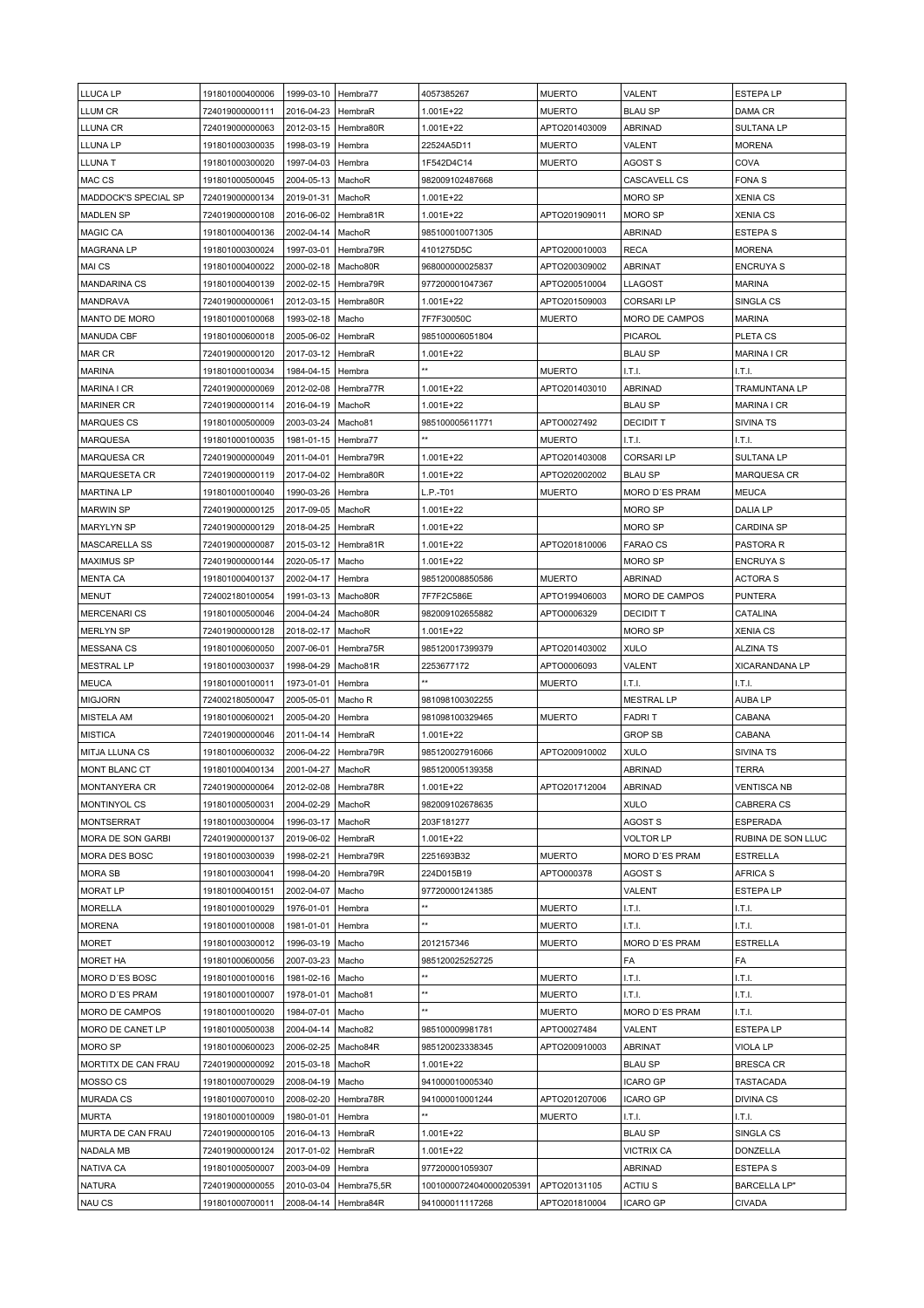| <b>NECTARINA CS</b>           | 724019000000041                    |                          | 2009-03-02   Hembra75,5R | 941000011451095                    | APTO201210004                  | <b>ICARO GP</b>                  | DIVINA CS"                  |
|-------------------------------|------------------------------------|--------------------------|--------------------------|------------------------------------|--------------------------------|----------------------------------|-----------------------------|
| <b>NEGRE</b>                  | 191801000700022                    | 2008-05-24               | MachoR                   | 941000011117271                    |                                | AGOST S                          | CATALINA                    |
| NESPLA DE CAN FRAU            | 724019000000104                    | 2016-08-04               | HembraR                  | 1.001E+22                          |                                | <b>BLAU SP</b>                   | <b>REGINA CA</b>            |
| NEU CR                        | 724019000000032                    | 2010-02-18               | Hembra77R                | 1.001E+22                          | APTO20131104                   | <b>CORSARI LP</b>                | <b>SULTANA LP</b>           |
| NEU LP                        | 191801000500001                    | 2003-01-30               | Hembra82R                | 985120008816719                    | APTO0006222                    | <b>RECA</b>                      | LLUNA LP                    |
| <b>NEULA CA</b>               | 191801000500006                    | 2003-04-07               | Hembra79R                | 977200001052259                    | APTO0027485                    | <b>ABRINAD</b>                   | <b>ACTORA S</b>             |
|                               |                                    |                          |                          |                                    |                                |                                  |                             |
| <b>NEVADA CS</b>              | 191801000500008                    | 2003-01-31               | Hembra80R                | 985120008813183                    | APTO0006221                    | <b>XULO</b>                      | CABRERA CS                  |
| NEVAT R                       | 191801000500017                    | 2003-04-17               | Macho79R                 | 985120008810785                    | APTO201212001                  | VALENT                           | <b>CALITJA R</b>            |
| NIT FORET                     | 724019000000043                    | 2010-04-18               | HembraR                  | 1.001E+22                          |                                | <b>ICARO GP</b>                  | <b>MAGRANA LP</b>           |
| OFICIAL CA                    | 191801000500023                    | 2004-04-21               | Macho80R                 | 985100009812589                    | APTO0006331                    | <b>ABRINAD</b>                   | <b>ESTEPA S</b>             |
| OM SR                         | 191801000500012                    | 2003-05-28               | Macho                    | 985100010075635                    |                                | ABRINAT                          | <b>VIRAUBA LP</b>           |
| OMBRA LP                      | 191801000400128                    | 2001-04-05               | Hembra81R                | 985120005526519                    | APTO0006095                    | VALENT                           | <b>XUCLAMEL LP</b>          |
| OMBRE CR                      | 724019000000076                    | 2013-03-15               | HembraR                  | 1.001E+22                          |                                | <b>ABRINAD</b>                   | <b>FLAMADA CR</b>           |
| ONA CS                        | 191801000400011                    | 1999-02-26               | Hembra79                 | 40571F2D40                         | APTO0006227                    | PICAROL                          | ARPA S                      |
| ORATGE CA                     | 191801000500022                    | 2004-04-14               | Macho                    | 985100010296426                    |                                | <b>ABRINAD</b>                   | <b>ACTORA S</b>             |
| ORDI CS                       | 191801000400146                    | 2002-03-15               | Macho77R                 | 977200001133433                    | <b>MUERTO</b>                  | GARRIT                           | MORA DES BOSC               |
| PAMPOL                        | 724019000000042                    | 2010-04-13               | Macho                    | 1.001E+22                          |                                | <b>FADRIT</b>                    | <b>BRUNALP</b>              |
| PASTORA R                     | 191801000400014                    | 2000-04-11               | Hembra                   | 968000000020280                    | <b>MUERTO</b>                  | RECA                             | <b>MARTINA LP</b>           |
| PATRO LP                      | 191801000300025                    | 1997-03-23               | Macho                    | 41007E6832                         | <b>MUERTO</b>                  | <b>RECA</b>                      | <b>FLAMENCA</b>             |
| PAUMER                        | 191801000100023                    | 1989-04-18               | Macho                    | A.B.-S01                           | <b>MUERTO</b>                  | MORO DE CAMPOS                   | <b>SERCADA</b>              |
| PENYA CR                      | 724019000000066                    | 2012-03-15               | Hembra77R                | 1.001E+22                          | APTO201403011                  | ABRINAD                          | DAMA CR                     |
|                               |                                    |                          |                          |                                    |                                |                                  |                             |
| PEREGRI CA                    | 191801000600000                    | 2005-04-15               | Macho                    | 968000003491393                    | <b>MUERTO</b>                  | <b>ABRINAD</b>                   | <b>ACTORA S</b>             |
| PERLA DE NEU LP               | 191801000600053                    | 2007-04-20               | HembraR                  | 941000011007934                    |                                | <b>RECA</b>                      | LLUNA LP                    |
| PETIT NB                      | 191801000600004                    | 2005-04-29               | Macho77R                 | 724098100763170                    | APTO201909006                  | <b>AGOST S</b>                   | <b>ESTELADA T</b>           |
| PETITO DE SON GARBI           | 724019000000024                    | 2009-04-11               | Macho81,5R               | 981098100775371                    | APTO20140915                   | ESPRIT CR                        | XALESTA CS"                 |
| PI CS                         | 724019000000036                    | 2010-04-18               | Macho <sub>80</sub>      | 1.001E+22                          | APTO20140312                   | <b>ICARO GP</b>                  | <b>DIVINA CS</b>            |
| PICAROL                       | 191801000100055                    | 1991-04-30               | Macho                    | 7F7F464823                         | <b>MUERTO</b>                  | MORO DE CAMPOS                   | <b>SERCADA</b>              |
| PINYOL CS                     | 191801000500014                    | 2003-06-24               | Macho83R                 | 985100009854430                    | APTO0027488                    | PICAROL                          | <b>FONAS</b>                |
| PINZELL CA                    | 191801000600002                    | 2005-04-27               | Macho                    | 968000003496961                    |                                | <b>ABRINAD</b>                   | <b>ESTEPA S</b>             |
| PIRATA CR                     | 724019000000095                    | 2015-04-05               | Macho                    | 1.001E+22                          | <b>MUERTO</b>                  | <b>BLAU SP</b>                   | <b>MARQUESA CR</b>          |
| PIRATA I CR                   | 724019000000109                    | 2016-04-04               | MachoR                   | 1.001E+22                          |                                | <b>BLAU SP</b>                   | <b>CURIOSA CR</b>           |
| PLATA CS                      | 191801000600061                    | 2007-05-03               | Hembra                   | 985120023526901                    | <b>MUERTO</b>                  | ICARO GP                         | GALA                        |
| PLETA CS                      | 191801000400131                    | 2001-04-17               | Hembra79R                | 985120005875639                    | APTO0013759                    | ABRINAT                          | AFRICANA S                  |
| PODEROS CR                    | 724019000000031                    | 2010-03-06               | MachoR                   | 1.001E+22                          |                                | <b>CORSARILP</b>                 | TRAMUNTANA LP               |
| PODEROS N                     | 724019000000141                    | 2020-02-26               | Macho                    | 1.001E+22                          |                                | PINYOL CS                        | <b>MONTANYERA CR</b>        |
|                               |                                    |                          |                          |                                    |                                |                                  |                             |
| POLISSONA SG                  | 724019000000130                    | 2018-05-06               | HembraR                  | 1.001E+22                          |                                | <b>BLAU SP</b>                   | <b>ESTELA NB</b>            |
| POLIT                         | 724019000000131                    | 2019-03-29               | MachoR                   | 1.001E+22                          |                                | FARAO CS                         | NAU CS                      |
| POLSEGUERA NB                 | 191801000600005                    | 2005-04-18               | Hembra85,5R              | 724098100786388                    | APTO201902002                  | AGOST S                          | <b>GRACIA T"</b>            |
| PONTAS MB                     | 724019000000073                    | 2013-03-10               | MachoR                   | 1.001E+22                          |                                | <b>BLAU SP</b>                   | CANYAMEL CS                 |
| PRIMERA LP                    | 191801000600036                    | 2006-04-13               | Hembra79R                | 981098100421861                    | APTO201208002                  | <b>ACTIUS</b>                    | <b>TALECA LP</b>            |
| PUBIL NB                      | 191801000500005                    | 2003-03-19               | MachoR                   | 985120008861854                    |                                | AGOST S                          | <b>GRACIA T</b>             |
| PUNTER CS                     | 191801000400020                    | 2000-06-02               | Macho                    | 868000000012201                    | <b>MUERTO</b>                  | <b>MENUT</b>                     | COVA                        |
| PUNTERA                       | 191801000100021                    | 1978-01-01               | Hembra                   |                                    | <b>MUERTO</b>                  | I.T.I.                           | I.T.I.                      |
| <b>PURPURINA</b>              | 724019000000138                    | 2019-05-09               | HembraR                  | 1.001E+22                          |                                | <b>VICTRIX CA</b>                | <b>FIGUERA MB</b>           |
| QUIMERA AM                    | 191801000700030                    | 2009-04-07               | Hembra75,5R              | 941000011451540                    | APTO 201210001                 | <b>FADRIT</b>                    | CABANA"                     |
| <b>RAIXA LP</b>               | 191801000400149                    | 2002-01-31               | Hembra80R                | 977200001239101                    | APTO200510005                  | VALENT                           | <b>GAVINA LP</b>            |
| RAM AM                        | 191801000400155                    | 2002-03-21               | Macho                    | 977200001067949                    |                                | <b>AGOST S</b>                   | CABANA                      |
| RANDA CA                      | 191801000600026                    | 2006-03-11               | Hembra77                 | 985120023309116                    | APTO200910004                  | <b>ABRINAD</b>                   | LLANDERA CA                 |
| <b>RAVELL CS</b>              | 191801000500010                    | 2003-04-02               | MachoR                   | 985100009851967                    |                                | <b>DECIDIT T</b>                 | <b>MARINA</b>               |
| <b>REAL</b>                   | 191801000100065                    | 1992-03-01               | Hembra                   | 7F7F254625                         | <b>MUERTO</b>                  | MORO DE CAMPOS                   | COVA                        |
| RECA                          | 191801000100025                    | 1989-04-14               |                          | L.P.-S02                           | <b>MUERTO</b>                  | ESTEL D'ES TEIX                  | <b>MEUCA</b>                |
|                               |                                    |                          | Macho                    |                                    |                                |                                  |                             |
| <b>REGINA CA</b>              | 191801000600025                    | 2006-04-20               | Hembra79R                | 985120022988458                    | APTO200910005                  | <b>ABRINAD</b>                   | <b>ESTEPAS</b>              |
| ROELLA DES PAS                |                                    |                          |                          |                                    |                                |                                  |                             |
| ROELLA LP                     | 191801000600020                    | 2005-04-25               | Hembra79R                | 724098100783419                    | APTO20080925                   | RECA                             | <b>MORA SB</b>              |
| ROIG CS                       | 191801000400154                    | 2002-05-08               | Hembra78R                | 977200001138941                    | APTO0006223                    | VALENT                           | <b>GIRGOLA LP</b>           |
|                               | 191801000600028                    | 2006-02-01               | MachoR                   | 985120025172654                    |                                | <b>XULO</b>                      | <b>FONAS</b>                |
| <b>ROMANILP</b>               | 191801000300014                    | 1996-05-05               | Macho82R                 | 202A0D7C2D                         | APTO199910003                  | <b>RECA</b>                      | <b>GAVINA LP</b>            |
| ROPIT JMM                     | 724019000000086                    | 2015-04-29               | MachoR                   | 1.001E+22                          |                                | <b>GROB SB</b>                   | LLENCA LP                   |
| ROPIT LP                      | 191801000400150                    | 2002-03-25               | Macho                    | 977200001189014                    |                                | VALENT                           | XICARANDANA LP              |
| ROSSINYOL LP                  | 191801000500040                    | 2004-04-23               | Macho                    | 985120011426835                    |                                | VALENT                           | <b>GAVINA LP</b>            |
| <b>ROSTOI</b>                 | 724019000000078                    | 2011-03-02               | MachoR                   | 1.001E+22                          |                                | PICAROL                          | <b>MANDARINA CS</b>         |
| <b>ROSTOICS</b>               | 191801000700012                    | 2008-04-03               | MachoR                   | 941000010005331                    |                                | ICARO GP                         | <b>SIVINA TS</b>            |
| ROTA TS                       | 191801000300017                    | 1997-03-11               | Hembra                   | 20063D3E5F                         | <b>MUERTO</b>                  | ACTIU <sub>S</sub>               | <b>AUBADAS</b>              |
|                               |                                    |                          | Macho                    | 982009102769852                    | <b>MUERTO</b>                  |                                  | GALA                        |
| ROURE CS                      | 191801000500030                    | 2004-02-29               |                          |                                    |                                | MENUT                            |                             |
| ROVA CA<br>RUBINA DE SON LLUC | 191801000600024<br>191801000600040 | 2006-03-01<br>2006-06-13 | Hembra73R<br>Hembra77R   | 985120023955487<br>724098100788882 | APTO200910006<br>APTO201207003 | <b>ABRINAD</b><br><b>ABRINAT</b> | <b>MENTA CA</b><br>LLUCA LP |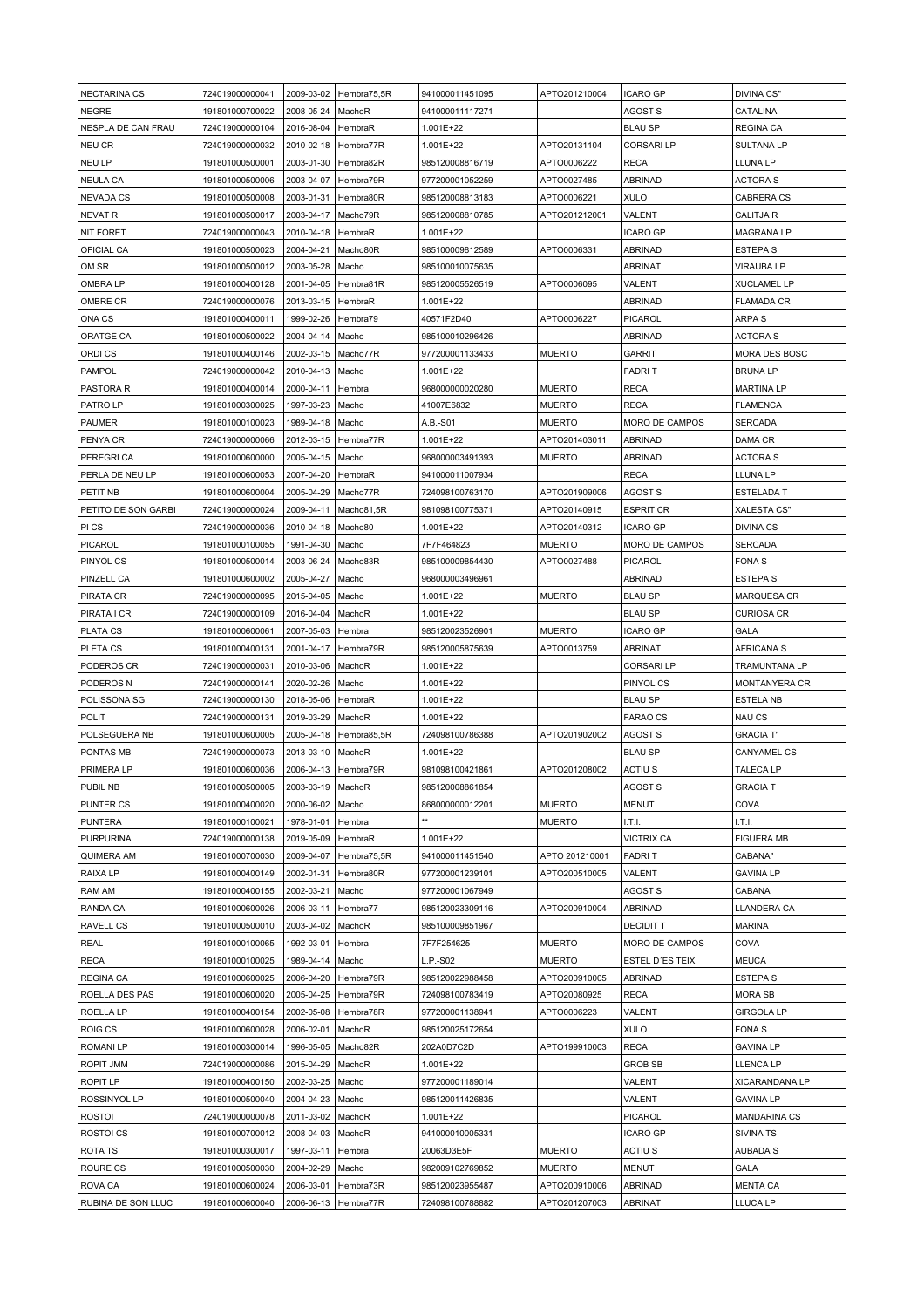| S'EVANGELICA         | 191801000100012 | 1981-01-01            | Hembra      | $\star\star$    | <b>MUERTO</b>  | I.T.I.               | <b>CAPITANA II</b>   |
|----------------------|-----------------|-----------------------|-------------|-----------------|----------------|----------------------|----------------------|
|                      |                 |                       |             | **              |                |                      |                      |
| <b>SA GROSSA</b>     | 191801000100010 | 1979-01-01            | Hembra      |                 | <b>MUERTO</b>  | I.T.I.               | I.T.I.               |
| SAFIR CA             | 191801000600047 | 2007-05-27            | Macho       | 985120023875461 |                | <b>ABRINAD</b>       | <b>ESTEPAS</b>       |
| <b>SAHARA</b>        | 191801000400120 | 2001-04-01            | Hembra81R   | 985120006791819 | <b>MUERTO</b>  | VALENT               | MORA DES BOSC        |
| SALADA CA            | 191801000600046 | 2007-02-22            | Hembra79R   | 985120023528245 | APTO201009002  | <b>ABRINAD</b>       | <b>ACTORA S</b>      |
| <b>SARCUS CS</b>     | 191801000600010 | 2005-02-06            | Macho80R    | 724098100786660 | APTO201403001  | <b>PICAROL</b>       | <b>ARPA S</b>        |
| SEBEL·LI LP          | 191801000100064 | 1992-05-07            | Macho       | 7F7F25192F      | <b>MUERTO</b>  | ESTEL D'ES TEIX      | <b>MORENA</b>        |
| SENYERA              | 191801000200010 | 1995-02-20            | Hembra80    | 7F7F252173      | APTO199811010  | LLAGOST              | <b>MURTA</b>         |
|                      |                 |                       |             |                 |                |                      |                      |
| SENYOR CR            | 724019000000074 | 2013-03-03            | MachoR      | 1.001E+22       |                | <b>ABRINAD</b>       | <b>BRESCA CR</b>     |
| <b>SERCADA</b>       | 191801000100022 | 1976-01-01            | Hembra      |                 | <b>MUERTO</b>  | I.T.I.               | I.T.I.               |
| <b>SERENA TS</b>     | 191801000300018 | 1997-04-04            | Hembra      | 204A146B17      | <b>MUERTO</b>  | <b>AGOST S</b>       | <b>AFRICANA S</b>    |
| <b>SERPENTINA CS</b> | 724019000000038 | 2009-03-04            | Hembra75,5R | 941000011451177 | APTO201210005  | <b>ICARO GP</b>      | MARINA"              |
| SERVA DE CAN FRAU    | 724019000000093 | 2015-05-06            | HembraR     | 1.001E+22       |                | <b>BLAU SP</b>       | <b>FADRINA AM</b>    |
| SETH CS              | 724019000000059 | 2011-02-01            | MachoR      | 1.001E+22       |                | MENUT                | <b>ESQUELLA CS</b>   |
| SINGLA CS            | 191801000500029 | 2004-02-13            | Hembra80R   | 982009102713720 | APTO0027487    | <b>XULO</b>          | <b>CIVADA</b>        |
| SIRENA               | 191801000100018 | 1980-01-01            | Hembra      |                 | <b>MUERTO</b>  | I.T.I.               | LT.L                 |
|                      |                 |                       |             |                 |                |                      |                      |
| SITJA DES TEIX CS    | 191801000400144 | 2002-03-28            | Hembra      | 977200001241697 | <b>MUERTO</b>  | ABRINAT              | ARPA S               |
| SIURELL TS           | 191801000200018 | 1995-05-06            | Macho       | 1F50380851      | <b>MUERTO</b>  | <b>BENVINGUT T</b>   | <b>AGUILA S</b>      |
| SIVINA TS            | 191801000300002 | 1996-04-24            | Hembra      | 941000011117287 | <b>MUERTO</b>  | <b>RECA</b>          | <b>MARINA</b>        |
| <b>SOL LP</b>        | 191801000600017 | 2005-06-25            | Macho       | 724098100783970 |                | VALENT               | <b>GAVINA LP</b>     |
| SOLC                 | 191801000700023 | 2008-03-03            | Macho       | 941000010002464 |                | ROMANI LP            | <b>BOIRA</b>         |
| SOLET SP             | 191801000700017 | 2008-04-14            | Macho       | 968000003388369 |                | <b>AGOST S</b>       | PLETA CS             |
| <b>SOLITARI LP</b>   | 724019000000133 | 2019-04-20            | MachoR      | 1.001E+22       |                | COMTE CR             | NEU LP               |
| SORGO CS             |                 | 2004-04-25            | Macho       | 985100009979084 |                |                      | <b>MORA DES BOSC</b> |
|                      | 191801000500026 |                       |             |                 | <b>MUERTO</b>  | <b>GARRIT</b>        |                      |
| SORTAN CR            | 724019000000075 | 2013-05-11            | Macho       | 1.001E+22       | <b>MUERTO</b>  | <b>ABRINAD</b>       | <b>SULTANA LP</b>    |
| <b>SULTAN CR</b>     | 724019000000096 | 2015-03-08            | Macho80R    | 1.001E+22       | APTO202002003  | <b>BLAU SP</b>       | NEU CR               |
| <b>SULTANA LP</b>    | 191801000300036 | 1998-03-19            | Hembra80R   | 22035C046F      | APTO200110003  | VALENT               | <b>FLAMENCA</b>      |
| <b>SULTANETA CR</b>  | 724019000000118 | 2017-04-24            | HembraR     | 1.001E+22       |                | <b>BLAU SP</b>       | <b>SULTANA LP</b>    |
| <b>TALAIA LP</b>     | 191801000600038 | 2006-06-06            | HembraR     | 981098100430634 |                | VALENT               | <b>GAVINA LP</b>     |
| <b>TALAIA SR</b>     | 191801000500035 | 2004-05-26            | Hembra80R   | 982009102107457 | APTO0027489    | ABRINAT              | <b>VIRAUBA LP</b>    |
| <b>TALECA LP</b>     | 191801000400129 | 2001-04-07            | Hembra80R   | 985120005169296 | <b>MUERTO</b>  | VALENT               | <b>GIRGOLA LP</b>    |
| <b>TASTACADA</b>     | 191801000400130 | 2001-05-03            | Hembra      | 985120006754759 | <b>MUERTO</b>  | <b>DECIDIT T</b>     | <b>FONAS</b>         |
|                      |                 |                       |             |                 |                |                      |                      |
| TERRA                | 191801000100070 | 1993-03-14            | Hembra      | 7F7F30344A      | <b>MUERTO</b>  | MORO D'ES PRAM       | <b>MURTA</b>         |
| <b>TEUGANA</b>       | 724019000000056 | 2012-04-08            | HembraR     | 1.001E+22       |                | ACTIU <sub>S</sub>   | PRIMERA LP           |
| TINTO DE CAN PERAIRA | 724019000000102 | 2015-05-08            | MachoR      | 1.001E+22       |                | <b>BLAU SP</b>       | <b>VENTISCA NB</b>   |
| TITA                 | 724019000000126 | 2017-01-05            | Hembra80R   | 1.001E+22       | APTO201909007  | <b>BLAU SP</b>       | QUIMERA AM           |
| TRAMONTANA           | 191801000100061 | 1992-05-27            | Hembra      | 7F7E502144      | <b>MUERTO</b>  | ESTEL D'ES TEIX      | CATALINA             |
| TRAMUNTANA LP        | 191801000300038 | 1998-05-01            | Hembra      | 224D75717E      | <b>MUERTO</b>  | VALENT               | <b>GAVINA LP</b>     |
| TREBOL               | 724019000000022 | 2009-04-29            | MachoR      | 941000011451390 | <b>MUERTO</b>  | <b>MESTRAL LP</b>    | AUBA LP              |
| <b>TREBULIR CR</b>   | 724019000000116 | 2016-03-17            | MachoR      | 1.001E+22       |                | <b>BLAU SP</b>       | <b>ACTIVA CR</b>     |
|                      |                 |                       |             |                 |                | <b>AGOST S</b>       | DALLA                |
| <b>TREPO</b>         | 724019000000054 | 2009-01-02   Macho83R |             | 941000011752078 | APTO201810005  |                      |                      |
| <b>TRISTAN</b>       | 724002180700013 | 2008-05-11            | MachoR      | 941000010005153 |                | <b>MESTRAL LP</b>    | <b>AUBALP</b>        |
| TRO CR               | 724019000000097 | 2015-04-04            | Macho81R    | 1.001E+22       | APTO201909013  | <b>BLAU SP</b>       | DAMA CR              |
| TRO TS               | 191801000300034 | 1998-04-08            | Macho       | 405D644006      | <b>MUERTO</b>  | <b>DECIDIT T</b>     | AGUDA                |
| TRUFA CA             | 191801000700014 | 2008-02-24            | Hembra79R   | 981098102208750 | APTO201207009  | <b>ABRINAD</b>       | <b>ACTORA S</b>      |
| <b>TURCA CS</b>      | 191801000500041 | 2004-03-05            | Hembra79R   | 982009102713909 | APTO0027486    | PICAROL              | GALERA CS            |
| UXOL LP              | 191801000600062 | 2007-10-06            | Macho       | 941000011009570 |                | <b>ICARO GP</b>      | <b>NEU LP</b>        |
| <b>VAINILLA CA</b>   | 191801000700040 | 2009-04-04            | Hembra      | 981098102210226 |                | MORO DE CANET LP     | LLANDERA CA          |
| VALENT               | 191801000200002 | 1994-03-02            | Macho       | 1F25412F4C      | <b>MUERTO</b>  | MORO DE CAMPOS       | COVA                 |
|                      |                 |                       |             |                 |                |                      |                      |
| VALENTA CR           | 191801000700027 | 2008-03-06            | Hembra77R   | 968000003386153 | APTO201207005  | CORSARI LP           | TRAMUNTANA LP        |
| VALENTA JMM          | 724019000000117 | 2017-05-24            | HembraR     | 1.001E+22       |                | BLAT DE SON BANUS CS | <b>LLENCA LP</b>     |
| <b>VALENTINA CS</b>  | 724019000000057 | 2012-02-14            | Hembra81R   | 1.001E+22       | APTO201810007  | MENUT                | <b>MANDARINA CS</b>  |
| VALENTINO SP         | 724019000000099 | 2015-01-05            | MachoR      | 1.001E+22       |                | <b>VERDEROL LP</b>   | PLETA CS             |
| <b>VALERINO SP</b>   | 724019000000143 | 2020-02-27            | Macho       | 1.001E+22       |                | <b>VERDEROL LP</b>   | <b>CARDINA SP</b>    |
| VAN GOGH SP          | 724019000000098 | 2015-02-11            | Macho76R    | 1.001E+22       | APTO201909009  | <b>VERDEROL LP</b>   | <b>ENCRUYA S</b>     |
| <b>VANGELIS SP</b>   | 724019000000083 | 2014-03-17            | Macho81R    | 1.001E+22       | APTO201711003  | <b>VERDEROL LP</b>   | PLETA CS             |
| VE CR                | 724019000000068 | 2012-03-13            | HembraR     | 1.001E+22       |                | <b>ABRINAD</b>       | ESPASA CR            |
|                      |                 |                       |             |                 |                |                      |                      |
| <b>VENCEDOR CA</b>   | 191801000700041 | 2009-03-22            | Macho       | 981098102208416 | <b>MUERTO</b>  | MORO DE CANET LP     | <b>MENTA CA</b>      |
| VENT DE SON LLUC     | 191801000500019 | 2003-04-03            | Macho81     | 977200001043826 | APTO0006225    | <b>ABRINAT</b>       | LLUCA LP             |
| vent r               | 191801000400003 | 1999-04-06            | Macho       | 4044712C 1C     | <b>MUERTO</b>  | <b>RECA</b>          | <b>MARQUESA</b>      |
| <b>VENTISCA NB</b>   | 191801000600041 | 2006-04-05            | Hembra77R   | 981098100590187 | APTO201207008  | <b>AGOST S</b>       | <b>GRACIA T</b>      |
| <b>VERDEROL LP</b>   | 191801000400153 | 2002-04-25            | Macho82R    | 977200001069679 | APTO0006338    | VALENT               | <b>XUCLAMEL LP</b>   |
| <b>VICTRIX CA</b>    | 191801000700042 | 2009-03-20            | Macho77R    | 981098102208953 | APTO 201210002 | <b>ABRINAD</b>       | <b>ESTEPAS</b>       |
| VINAGRELLA MB        | 724019000000089 | 2015-04-22            | HembraR     | 1.001E+22       |                | <b>VICTRIX CA</b>    | QUIMERA AM           |
| <b>VINCENT SP</b>    | 724019000000107 | 2016-04-16            | Macho79R    | 1.001E+22       | APTO201909008  | <b>VERDEROL LP</b>   | ATREVIDA NB          |
|                      |                 |                       |             |                 |                |                      |                      |